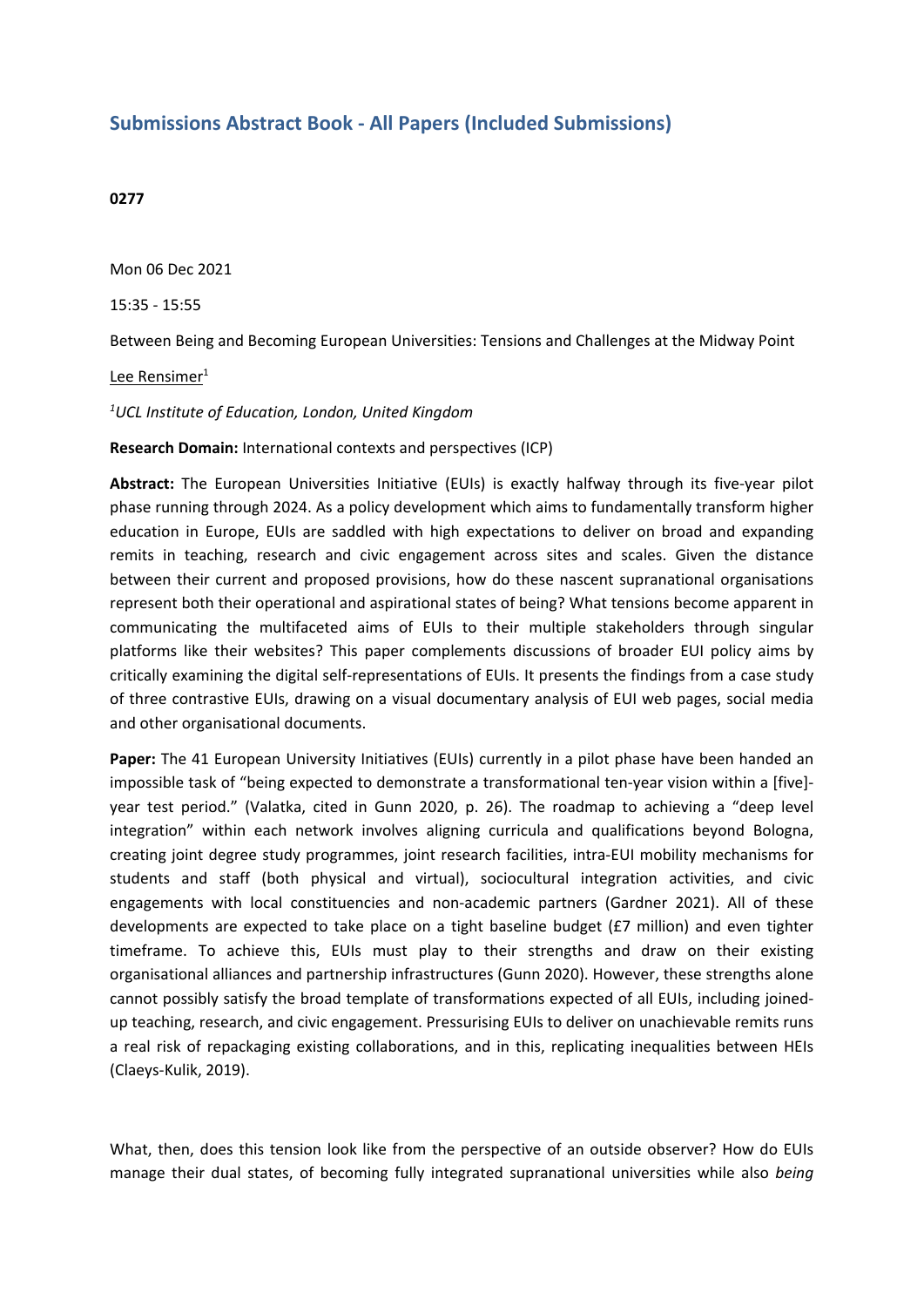operational, coherent networked universities for their current stakeholders? This paper extends from <sup>a</sup> broader examination of EUIs as <sup>a</sup> policy instrument forging the construction of <sup>a</sup> supranational European higher education space. It augments discussions of macro-level policy aims and challenges by examining the digital self-representations (specifically websites and social media) of three contrastive EUIs: (1) The Young Universities for the Future of Europe (YUFE), <sup>a</sup> student mobility and experience-focussed EUI stemming from an existing alliance; (2) European University for Smart Urban Coastal Sustainability (EU-CONEXUS), an interdisciplinary research and innovation-focussed initiative centred on <sup>a</sup> regional challenge; and (3) The European University of Social Sciences (CIVICA), <sup>a</sup> partnership between eight of Europe's leading social sciences and policy institutions. As members of the 2019 EUI pilot cohort, each has been operating as <sup>a</sup> coherent network and further integrating their functions for 2.5 years. The aim of this paper is to examine how these supranational universities-in-formation digitally represent themselves to broad stakeholder audiences; it specifically aims to analyse how the distances between their current and aspirational states are managed by performing, at least in digital form, as fully-fledged EUIs.

A visual turn in research on organisational identity and representation is emerging in higher education research, critically illuminating tensions between stakeholder audiences' impressions and experiences of universities (Blanco & Metcalfe, 2020; Lazetic 2019). This study draws from these works the concept of performance, as well as an interpretive analytical approach taken from visual document analysis (Bell, 2011). For this analysis I developed and applied <sup>a</sup> coding frame to 84 webpages and social media screengrabs collected in April 2021, to examine inter alia the functions and audiences of each item. Subsequent interviews with EUI coordinators are scheduled in order to confirm and extend findings of the document analysis.

Early stages of the analysis finds that case EUIs adopt similar approaches to self-representation despite their substantive differences. Each EUI has <sup>a</sup> polished website with nearly identical structures, with separate subpages addressing each stakeholder group (e.g. students and mobility, staff and research, alumni and external relations, local governments and civic applications). The contents of these pages draw on similarly generic and aspirational language reflecting European Commission priorities, purposing the page as little more than <sup>a</sup> placeholder for <sup>a</sup> developing EUI function. Some pages frame activities in such <sup>a</sup> way which obscures the boundary between operational and aspirational. Student mobility schemes, for example, contain images of student ambassadors or anecdotal accounts of their mobility experiences; in reality, however, these schemes are severely limited at present. YUFE has only run <sup>a</sup> pilot scheme with 100 students, and only four of CIVICA's eight universities participate in their integrated modules. In all cases, mobility has been exclusively virtual in light of Covid restrictions on physical movement. With the clear gulf between current provisions and their aspirational states, case EUIs' digital self-representations appear to lean heavily towards the latter.

This analysis suggests that their websites, while heavy on promises, do not provide <sup>a</sup> realistic indication of current activities or how far each has come in implementing their EUI proposals. This study is in early stages, and the EUI pilots continue to develop; however, there is little at present to dispel the criticism that EUIs are "old wine being poured into new bottles" (Claeys-Kulik, 2019).

**References:** Bell, P. (2011). Content Analysis of Visual Images. In T. Van Leeuwen & C. Jewitt (Eds.), *The Handbook of Visual Analysis* (pp. 10–34). SAGE Publications Ltd.